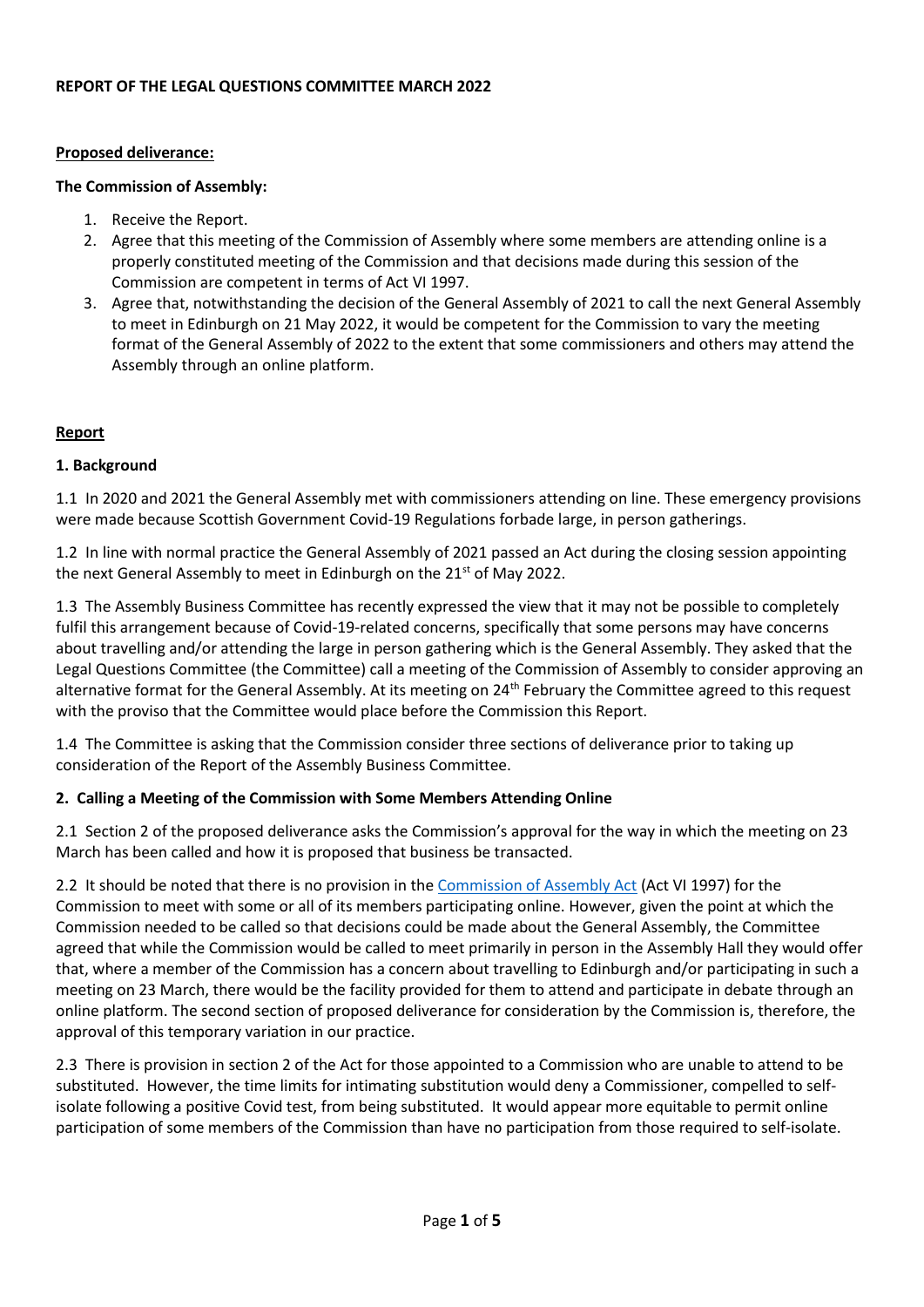## **3. Competence of Decision Making**

3.1 Section 3 of the proposed deliverance moves on to questions of competence in terms of how Act VI 1997 sits against the Act which the General Assembly passed in May last year calling the General Assembly of 2022 to meet in Edinburgh. In other words, does the Commission of Assembly have the right to instruct a different format for the meeting of the General Assembly of 2022? The Committee believes that the relevant sections of the Act are sections 4, 5, 9 and  $11$  – see the Appendix.

3.2 The Committee suggest that sections 5(1)(c) and 11 of the Act permit the Commission, on this occasion and in light of current circumstances, to make such a determination but also that it is for the Commission itself, having been made aware of these points, to agree that it would be acting competently in allowing a variation of meeting format for the General Assembly of 2022. It should be further noted that the Committee will be proposing in its Assembly Report that the Act should be amended to clarify the Commission's authority in this regard i.e. to expressly enable the Commission to "*decide on the date, meeting place and format of the next General Assembly, in circumstances where it subsequently becomes apparent that the date, meeting place and/or format specified by one Assembly for the next Assembly should be reconsidered"*.

3.3 In particular, it can be argued that the Commission is the body to which the General Assembly has entrusted authority to deal with matters arising between General Assemblies in terms of section 5(1)(c). Whether in terms of section 11, the "*relevant circumstances have significantly changed*" is arguable both ways: in May 2021 it might not have been envisaged that the pandemic would still continue to have affected daily life as it has and it is reasonable and proportionate to make allowance for the concerns that some people have, while others might say that the pandemic now appears to be receding and with no Government restrictions expected to be in place in May regarding a meeting of the size of the Assembly, no change is warranted. It is for the Commission to make a decision in light of these and other considerations.

## *In the name of the Committee*

S GRANT BARCLAY, *Convener* VICTORIA LINFORD, *Vice-Convener* GEORGE J WHYTE, *Secretary*

# **APPENDIX**

# **COMMISSION OF ASSEMBLY ACT (ACT VI 1997) (AS AMENDED BY ACTS VII 2003, II 2005, XIII 2006, VI 2007, III 2009, II 2013 AND VIII 2020)**

*Edinburgh, 17th May 1997, Session I.*

*(This Act is to be construed in conformity with Act VII 2003)*

The General Assembly, with the consent of a majority of Presbyteries, enact and ordain as follows:-

1. As from the date of this Act the General Assembly shall, at their closing session each year, appoint a Commission of Assembly, hereinafter referred to as "the Commission", as herein provided, and each Commission shall continue in office until the next Commission is appointed.

## **Membership**

- 2. The membership of the Commission shall be:
	- (a) one tenth of the ministers and elders commissioned by Presbyteries to the General Assembly in that year, such Commissioners to be designated by the appointing Presbyteries in accordance with the rules set out in Schedule to the Appeals Act (Act I 2014).
	- (b) one in ten or part of ten of the members of the Diaconate commissioned by Presbyteries to the General Assembly in that year, such members to be selected at random by the Clerks of Assembly.
	- (c) members *ex officiis* of the General Assembly appointing the Commission, with the exception of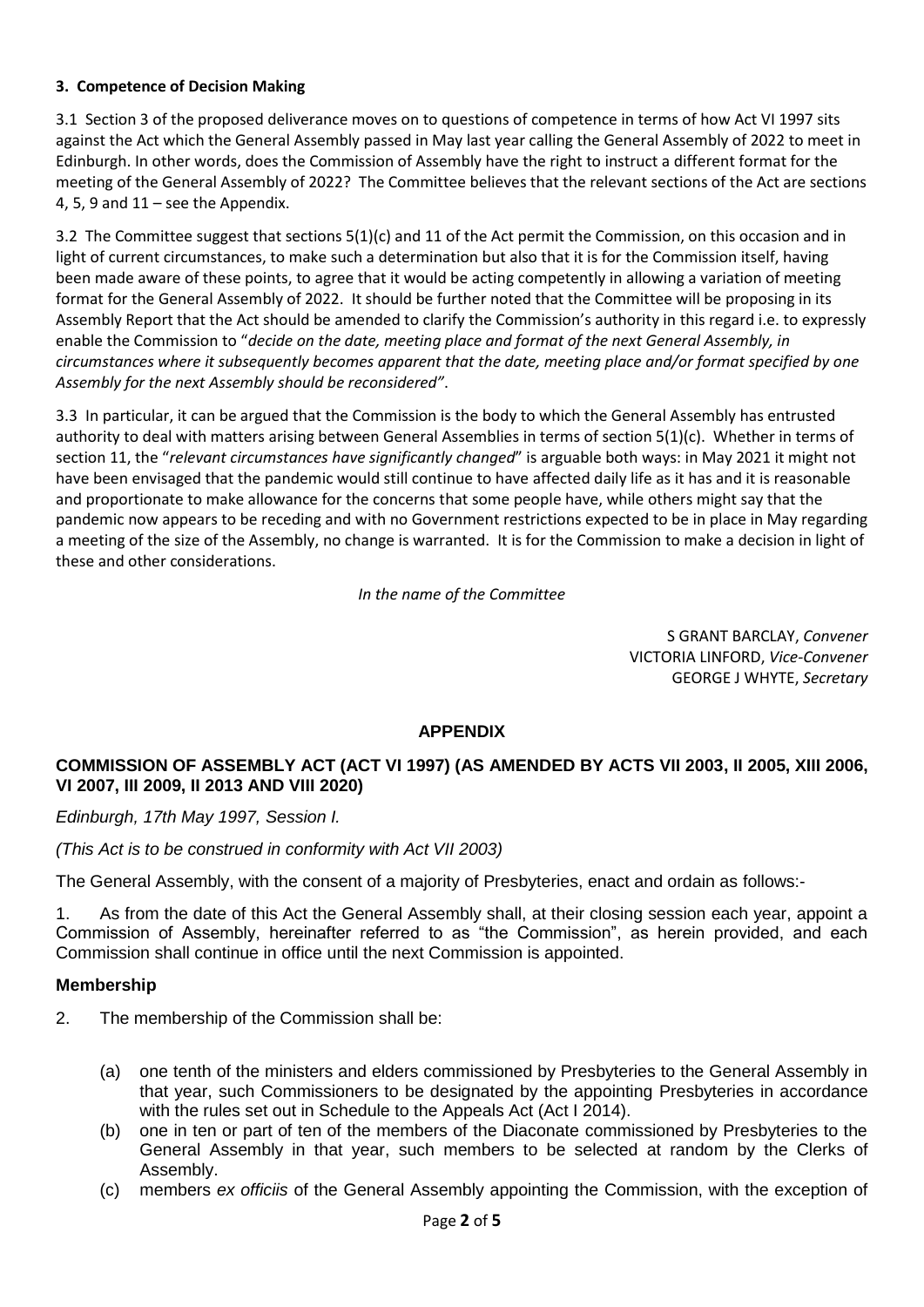the Moderator of the previous General Assembly, all of whom shall hold the same offices in the Commission as they did in the General Assembly.

Where a minister or elder designated under section (a) is unable to attend a meeting of the Commission due to ill-health or subsequent decease, or has, after the date of appointment, been administratively or judicially suspended or has demitted status, the Presbytery in question may appoint a substitute and shall provide to the Clerks of Assembly, at least seven days in advance of the date of the meeting of the Commission, the name and other required details of the substitute appointee. Substitutions shall not be permitted in any other circumstances. A minister shall be substituted for a minister and an elder for an elder. Substitutes need not have been Commissioners at the General Assembly which appointed the Commission.

## **Quorum**

3. The quorum of the Commission shall be one-third of its total membership, and of this quorum at least one-third must be ministers and at least one-third must be elders.

## **Meetings**

4. The Legal Questions Committee shall, if instructed by the General Assembly, and may at its sole discretion, on its own initiative, or on receipt of a request from any court of the Church or Committee of the General Assembly, or on receipt of a requisition signed by a quorum of the Commission, call a meeting or meetings of the Commission at such time or times as shall, in the opinion of the Committee, be justified by the proposed business, provided that meetings to hear cases which must be heard by the Commission in terms of Sub-section 5(d) below shall be called by the Principal Clerk in consultation with the Convener of the Procedure Committee, and should, as far as possible, be held in the months of October, February and May.

#### **Powers**

5. (1) The following powers are hereby delegated to the Commission, and this delegation to the Commission constituted in accordance with this Act is declared to be consistent with the law and practice of the Church hitherto and in accordance with the Articles Declaratory of the Constitution of the Church in Matters Spiritual as hereby interpreted by the Church:-

- (a) in the absence of the Moderator from any meeting, to choose their own Moderator from their own number for that meeting;
- (b) to dispose of any matter referred to them by or in view of any Act, order or deliverance of the General Assembly;
- (c) to dispose of any matter affecting the interests of the Church at home and abroad when the Church would be adversely affected by postponing consideration until the time of the next General Assembly;
- (d) to hear and dispose finally of:
	- (i) all appeals and dissents and complaints, with the exception of those delegated to the Judicial Commission but including those hitherto delegated to the Property Commission, and with the further exception of those delegated to the Ministries Appeals Panel in terms of Act VI 2007:
	- (ii) all references in terms of Act VII 2003;
	- (iii) all petitions which seek review of judgements of Presbyteries on the grounds that the Petitioners could not have come by appeal or dissent and complaint or have been obstructed in so doing by the Presbytery concerned; and the Legal Questions Committee shall for each such case appoint an Investigating Committee of not less than three and not more than five members to ascertain the facts of the case before the Commission is called to deal with it, and to report to the Commission; and it is expressly declared that the General Assembly themselves shall not hear or dispose of such cases nor shall the judgements of the Commission of Assembly thereon be subject to review by the General Assembly; provided that any case in which, in the opinion of the Commission, an important issue of principle is at stake may be referred by the Commission to the General Assembly;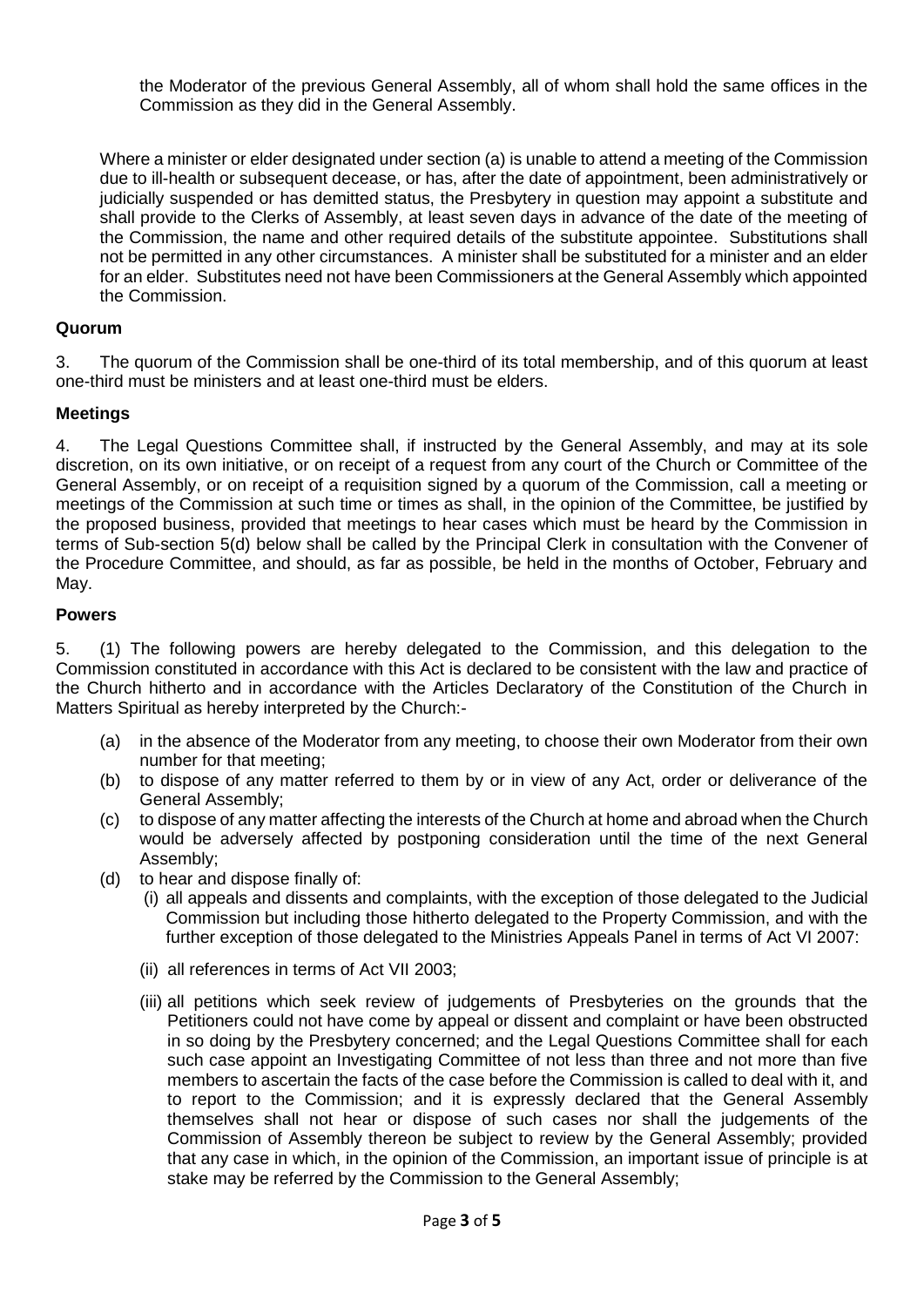- (e) to hear and dispose finally of cases other than those in sub-section (d) above, including cases in which the General Assembly are the court of first instance, but excluding petitions for admission and re-admission of ministers; provided that any case in which, in the opinion of the Commission, an important issue of principle is at stake may be referred by the Commission to the General Assembly;
- (f) to appoint representatives on behalf of the General Assembly where such appointments are required before the next General Assembly;
- (g) to appoint a representative or representatives to present any matter referred by the Commission to the General Assembly.

(2) The Clerks of the General Assembly shall act as Clerks to the Commission of Assembly, though not members thereof, but the duties may be carried out by one of them. If neither of them is present, the Commission of Assembly shall appoint a substitute, whether or not a member thereof, to act as Clerk of the Commission during the sittings thereof, and the oath *de fideli* shall be administered to him or her and recorded.

*Note: With effect from 18 May 2013, the provisions of section 5 should be interpreted subject to the provisions of the Appeals Act (Act I 2014).*

# **Procedure**

6. The Principal Clerk shall issue notices calling each meeting to each member of the Commission at least fourteen days before the meeting, such notices to contain intimation of the item or items of business and to be accompanied by all relevant papers.

7. When the meeting has been constituted, the Commission shall consider whether or not to proceed with any or all of the items of business, provided that this option shall not apply to matters referred by the General Assembly in terms of Sub-section 5(b) nor to cases in terms of Sub-section 5(d); and it shall be competent for the meeting to add items of which notice has not been given, provided that the outcome will not be prejudiced by the lack of notice; and the agreement at this stage to proceed with any item shall be without prejudice to consideration of the question of competence when the item is dealt with.

- 8. (1) Procedure shall be in accordance with the Standing Orders of the General Assembly so far as applicable and consistent with this Act.
	- (2) For the avoidance of doubt, cases shall be subject to the scrutiny of the Committee on Overtures and Cases in relation to questions of competency and relevancy.
		- (a) The Committee may produce a report for inclusion in the papers distributed to Commission members and to parties, and make interim recommendations on process to parties and to the Investigating Committee.
		- (b) In the event of the Committee transmitting the case without qualification, it shall not be necessary for a written report to be prepared.
		- (c) Any report by the Committee shall be debated by the Commission of Assembly at the outset of the case, and parties given an opportunity to be heard in the course of such debate.

# **Relation to Legislation**

9. The Commission shall act in accordance with the Constitution of the Church and the Acts of the General Assembly and nothing in this Act shall be construed as conferring power to contravene or amend existing legislation, or to legislate.

10. The decisions of the Commission being final, there shall be no right of appeal against them.

11. The Commission shall not have power to review any decision of the General Assembly unless, in the case of non-judicial decisions only, the Commission is fully satisfied that relevant circumstances have significantly changed.

12. The Commission shall be accountable to the General Assembly which may revoke any action in excess of the powers conferred by this Act.